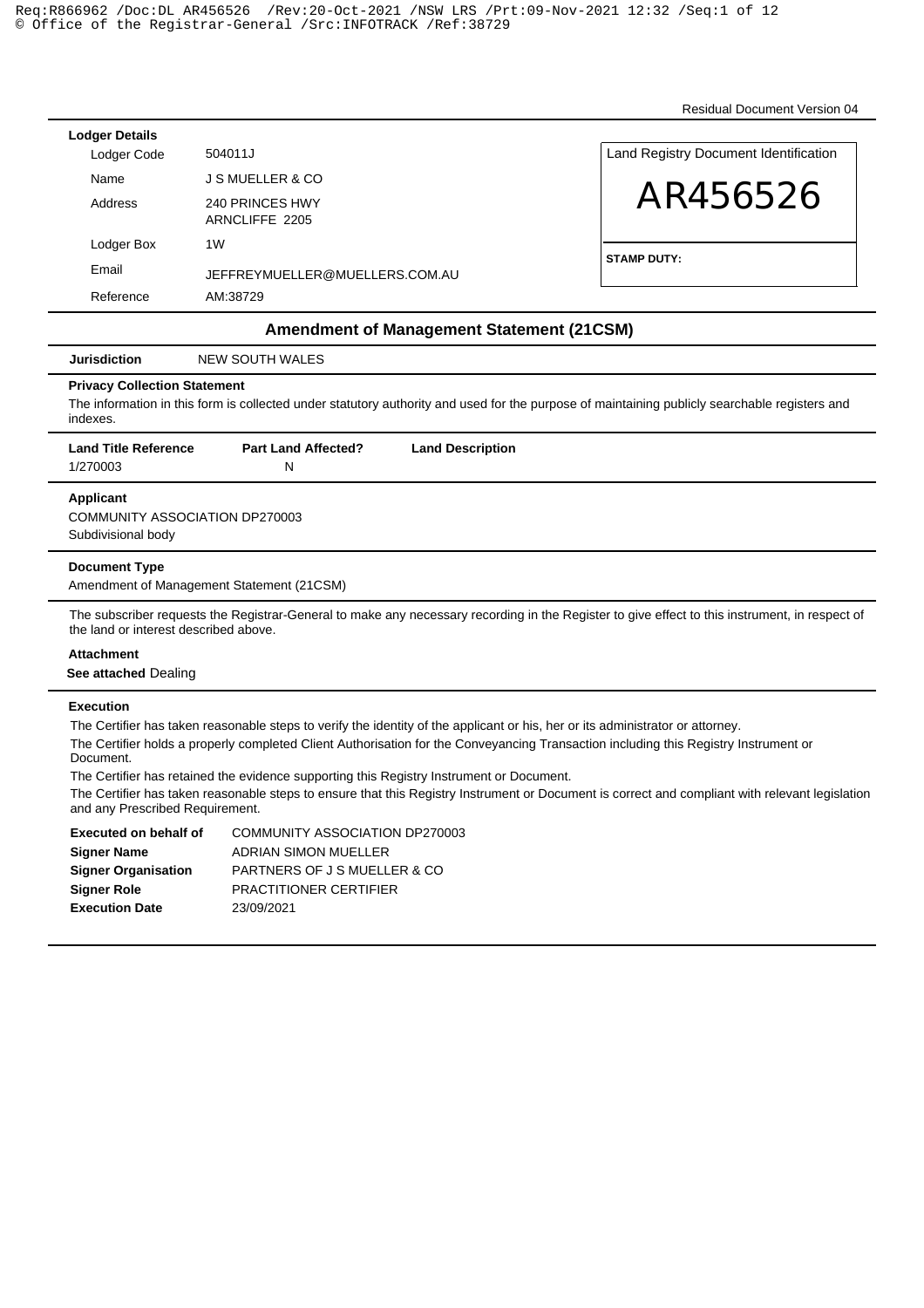Form: 21CSM Release: 2.4

# **AMENDMENTOF MANAGEMENT STATEMENT**

Leave this space clear, Affix additional pages to the top left-hand corner.

New South Wales Section 39

Community Land Development Act 1989

PRIVACY NOTE: Section 31B of the Real Property Act 1900 (RP Act) authorises the Registrar General to collect the information required by this form for the establishment and maintenance of the Real Property Act Register. Section 96B RP Act requires that the Register is made available to any person for search upon payment of a fee, if any, TODDENS TITLE

| (A) | <b>IURRENS IIILE</b> | 1/270003                                              |                                                                    |                                                                                                                                                       |                      |                |                        |
|-----|----------------------|-------------------------------------------------------|--------------------------------------------------------------------|-------------------------------------------------------------------------------------------------------------------------------------------------------|----------------------|----------------|------------------------|
| (B) | <b>LODGED BY</b>     | Document<br>Collection<br>Box                         | Name, Address or DX, Telephone, and Customer Account Number if any |                                                                                                                                                       | <b>CODE</b>          |                |                        |
|     |                      |                                                       | Email:<br>Reference:                                               |                                                                                                                                                       |                      |                | CS                     |
| (C) | APPLICANT            | Community<br>Association<br>Deposited Plan No. 270003 |                                                                    |                                                                                                                                                       |                      |                |                        |
| (D) |                      | as follows:                                           |                                                                    | The applicant certifies that by a special<br>accordance with section 14 of the Community Land Management Act 1989 it amended the management statement | resolution passed on | 25 August 2021 | and in                 |
| (E) | <b>BY-LAWS</b>       | Repealed<br>$By-Law$ 39                               |                                                                    |                                                                                                                                                       | Added<br>By-Law 39   |                | as fully set out below |

(F) TEXT OF ADDED BY-LAW





| (G) | The common seal of the Community                                                                                                 | association deposited plan 270003 | was affixed hereto |
|-----|----------------------------------------------------------------------------------------------------------------------------------|-----------------------------------|--------------------|
|     | in the presence of a person authorised by section 8 of the Community Land Management Act 1989 to attest the affixing of the seal |                                   |                    |
|     | Signature of witness: HONOU                                                                                                      |                                   |                    |
|     |                                                                                                                                  |                                   |                    |
|     |                                                                                                                                  |                                   |                    |
|     | Spature of witness:<br>Name of witness:<br>20109121                                                                              |                                   |                    |

ALL HANDWRITING MUST BE IN BLOCK CAPITALS. 2005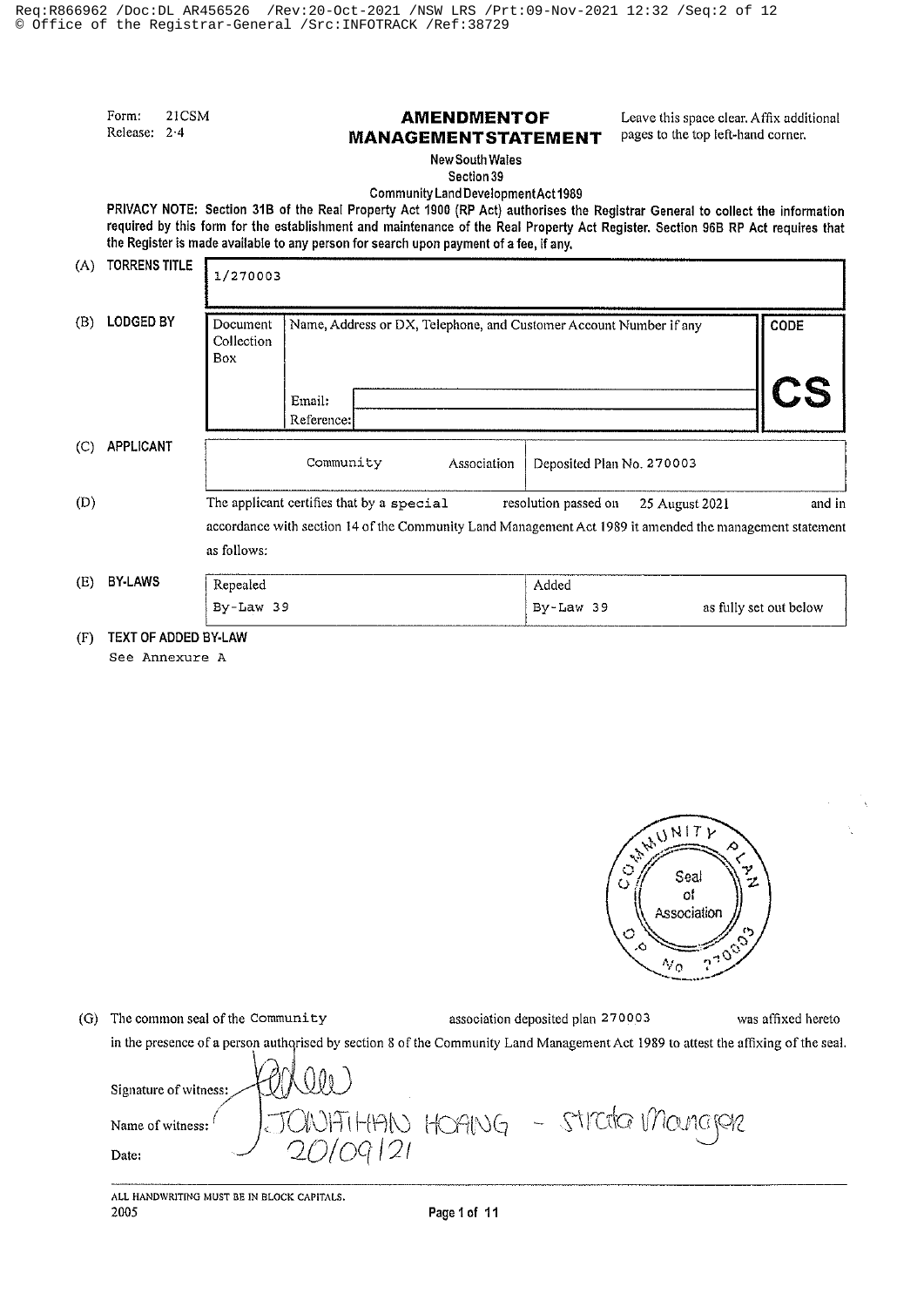# ANNEXURE "A" TO AMENDMENT OF MANAGEMENT STATEMENT

## BY-LAW 39 - KEEPING OF ANIMALS

#### $1.$ Introduction

This by-law sets out rules concerning the keeping of animals in the Community Parcel, being the land the subject of the Community Scheme. You must comply with this by-law.

#### $2.$ **Definitions**

- $2.1$ In this by-law, unless the context or subject matter otherwise indicates or requires:
	- $(a)$ "aquarium" means an aquarium not exceeding 200 litres in capacity;
	- "Community Association" means the corporation that:  $(b)$ 
		- $(i)$ is constituted by section 25 of the Development Act; and
		- is established as a community association by section 5 of the Management  $(ii)$ Act,
	- $(c)$ "Community Property" means the lot shown in the Community Plan as community property;
	- $(d)$ "dangerous dog" means a dog that is dangerous or menacing within the meaning of the Companion Animals Act 1998 and any regulations made under that Act (as amended);
	- "Development Act" means the Community Land Development Act 1989 and includes  $(e)$ any regulations made thereunder from time to time, and any legislation from time to time replacing that Act;

The Common Seal of Community Association SP270003 was affixed hereto in the presence of a person authorised by section 8 of the Community Land Management Act 1989 to attest the affixing of the Seal.



Signature of witness: ATHAN HOANG - Strata Manggar Name of Witness:  $QQOQ$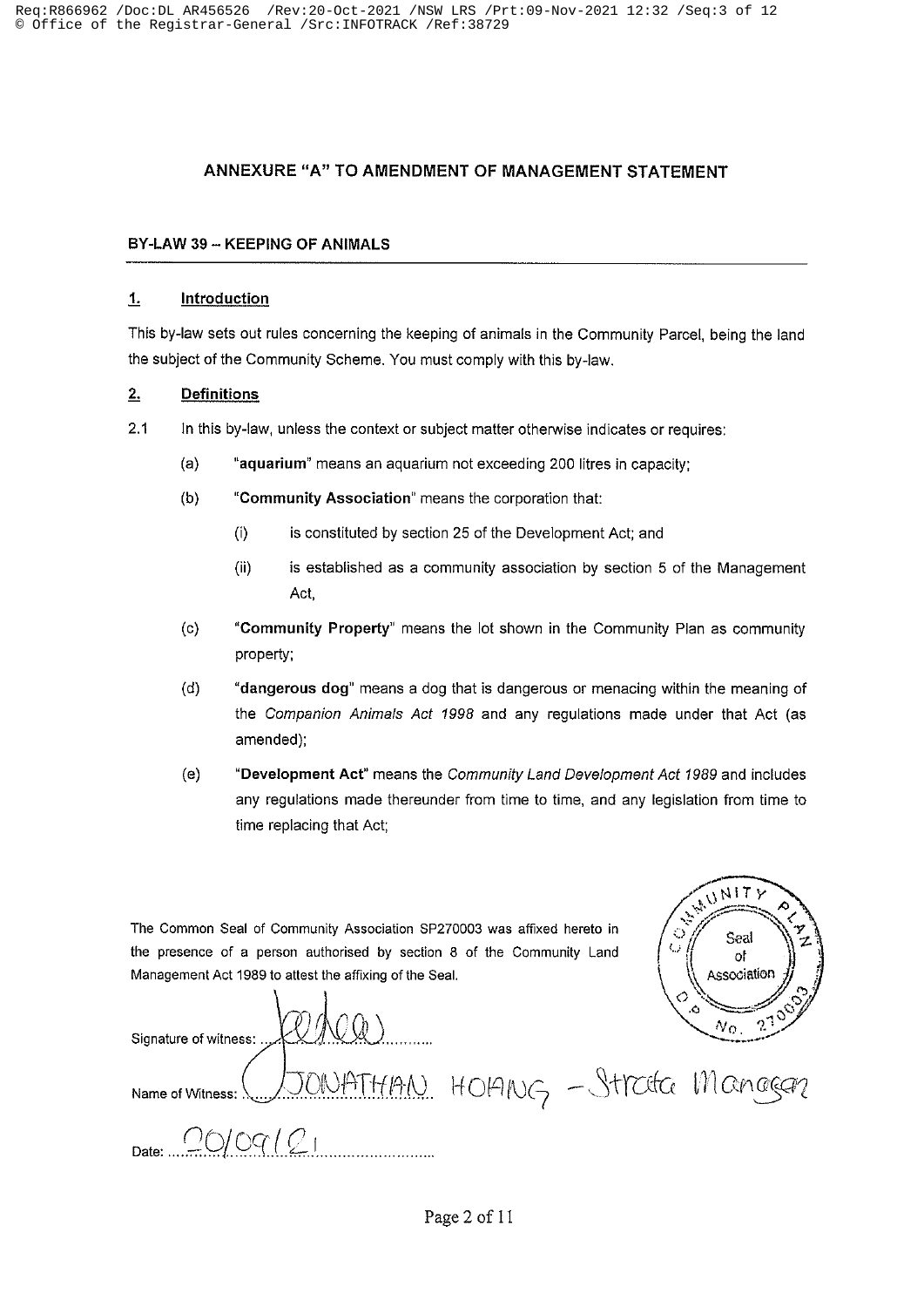- "Development Bill" means the Community Land Development Bill 2021 passed by  $(f)$ both Houses of Parliament and which Bill has not yet commenced by assent as law. which Bill is presently expected to replace the Development Act;
- "Executive Committee" means the executive committee of the Community  $(g)$ Association as constituted or elected from time to time under the Development Act and the Management Act;
- $(h)$ "lot" means a lot in the Community Scheme, being a Community Development Lot, a Neighbourhood Lot or a Strata Lot (as the case may be);
- "Management Act" means the Community Land Management Act 1989 and includes  $(i)$ any regulations made thereunder from time to time, and any legislation from time to time replacing that Act;
- $(i)$ "Management Bill" means the Community Land Management Bill 2021 passed by both Houses of Parliament and which Bill has not yet commenced by assent as law, which Bill is presently expected to replace the Management Act:
- $(k)$ "occupier" means an occupier of a lot;
- $($ l "owner" means an owner of a lot;
- $(m)$ "pet application form" means the pet application form set out in attachment "A" to this by-law.
- $(n)$ "Subsidiary Body" means a Neighbourhood Association of a Neighbourhood Scheme, or an Owners Corporation of a Strata Scheme (as the case may be);
- $(o)$ "Subsidiary Body Property" means the Association Property or Common Property (as the case may be) of a Subsidiary Scheme situated within the Community Scheme, being:
	- the Neighbourhood Property of a Neighbourhood Scheme; or  $(i)$
	- $(ii)$ the Common Property of a Strata Scheme,
- "Subsidiary Scheme" means a Neighbourhood Scheme or a Strata Scheme (as the  $(p)$ case may be)
- $(q)$ "strata committee" means the strata committee of the Owners Corporation of a Strata Scheme;
- $(r)$ "you" means an owner or occupier.
- $2.2$ In this by-law, unless the context or subject matter otherwise indicates or requires:
	- $(a)$ headings have been inserted for guidance only and do not affect the interpretation of this by-law;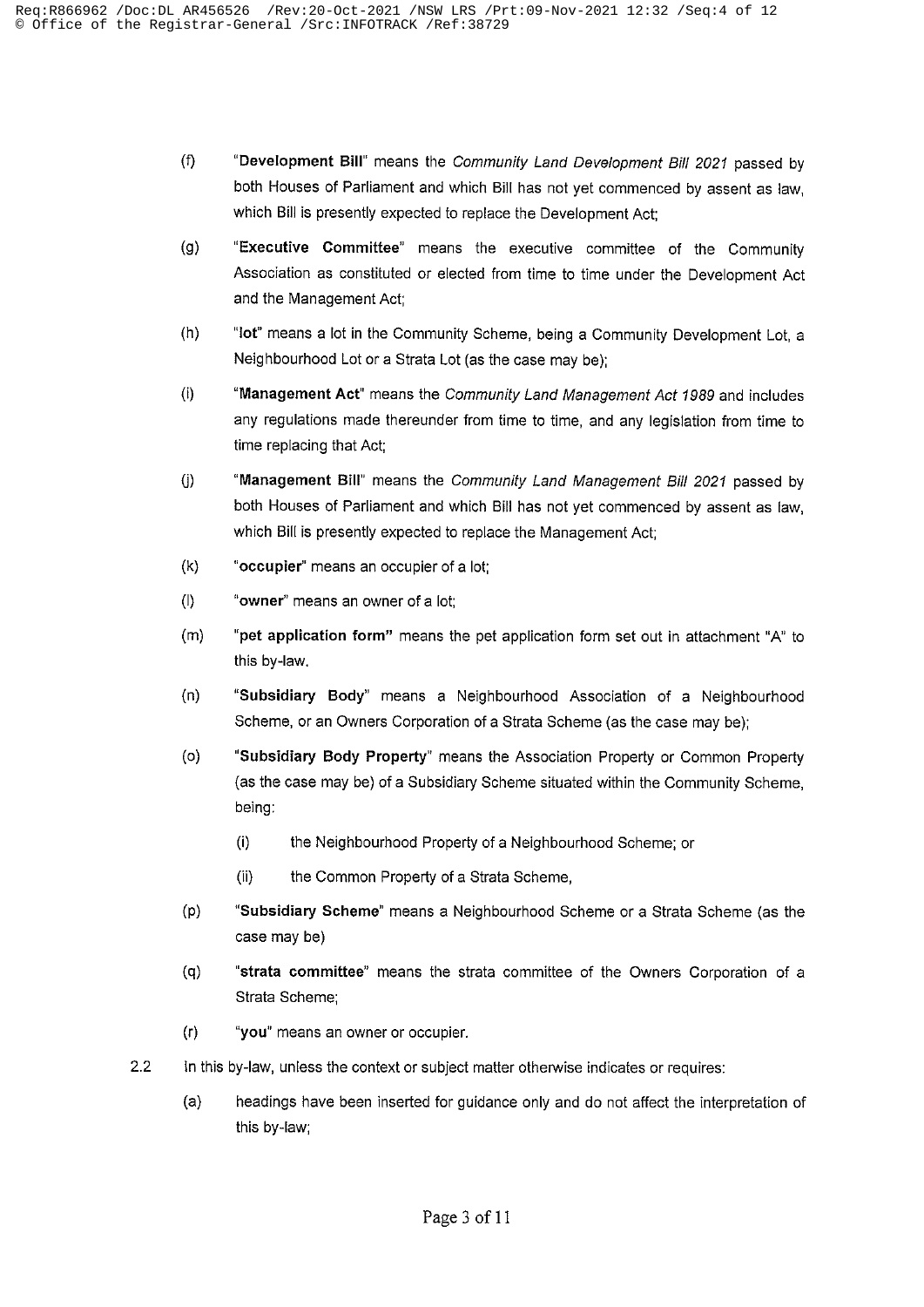- $(b)$ references to any legislation include any legislation amending, consolidating or replacing the same, and all by-laws, ordinances, proclamations, regulations, rules and other authorities made under them;
- words importing the singular number include the plural and vice versa;  $(c)$
- where any word or phrase is given a definite meaning any part of speech or other  $(d)$ grammatical form in respect of that word or phrase has a corresponding meaning;
- any expression used in this by-law and which is defined in the Management Act will  $(e)$ have the same meaning as that expression has in that Management Act unless a contrary intention is expressed in this by-law;
- $(f)$ if any provision of this by-law is invalid or void, that provision will be read down, ignored or severed so far as is possible in order to uphold the validity and enforceability of the remaining provisions of this by-law; and
- $(g)$ a provision that is a definition, being a capitalised term defined in By-Law 73 applies to any capitalised term used in the definitions to this by-law and in this by-law generally (except to the extent any such captialised term is defined in a different manner in this by-law compared with the same term used in By-Law 73 in which event the definition contained in this by-law prevails),
- $(h)$ if there is any inconsistency between this by-law and any other by-law applicable to the strata scheme, then the provisions of this by-law will prevail to the extent of that inconsistency.

#### $3<sub>1</sub>$ **Animals Require Approval**

- Subject to Clause 5(1)(a) of Schedule 3 to the Development Act (and on commencement of  $3.1$ the Management Bill, subject to section 130(6)), if your lot is:
	- $(a)$ a lot situated within a Strata Scheme, you must not, without the prior written approval of the relevant Owners Corporation for the Strata Scheme in which your lot is situated, keep any animal (except a small caged bird or fish kept in a secure aquarium on a lot) on a lot or on the relevant Common Property of the Strata Scheme; or
	- $(b)$ a lot situated within a Neighbourhood Scheme, you must not without the prior written approval of the Community Association, keep any animal (except a small caged bird or fish kept in a secure aquarium on a lot) on a lot or the relevant Neighbourhood Property.
- $3.2$ Subject to Clause 5(1)(b) of Schedule 3 to the Development Act (and on commencement of the Management Bill, subject to section 130(6)), you must not, and you must ensure that your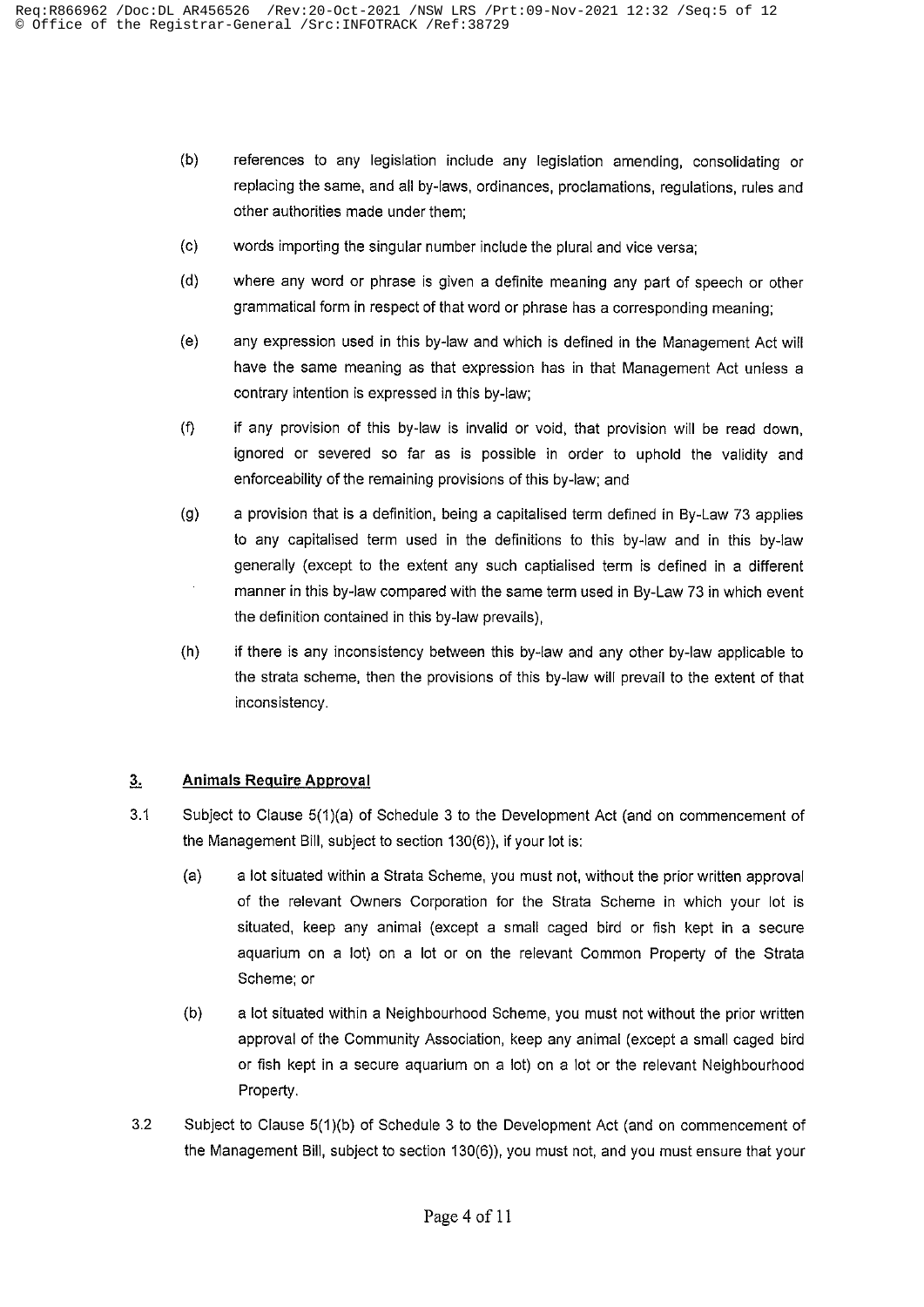invitees do not, bring any animal onto the Community Property without the prior written approval of the Community Association.

- $3.3$ Subject to Clause 5(1)(b) of Schedule 3 to the Development Act (and on commencement of the Management Bill, subject to section 130(6)), you must ensure that your invitees do not:
	- $(a)$ bring any animal to your lot or to any Common Property if your lot is situated within the relevant Strata Scheme without the prior written approval of the relevant Owners Corporation for that Strata Scheme; or
	- $(b)$ bring any animal to your lot or to any Neighbourhood Property of a relevant Neighbourhood Scheme without the prior written approval of the Community Association.

#### $4.$ Applying for Approval to Keep Animals pursuant to clause 3.1

- $4.1$ If your lot is:
	- $(a)$ situated within a Strata Scheme, if you want to keep an animal (except a small caged bird or fish kept in a secure aquarium on a lot) on a lot or the Common Property of that Strata Scheme you must make an application in writing to the Owners Corporation for approval to keep the animal on the lot or the relevant Common Property; or
	- $(b)$ situated within a Neighbourhood Scheme, if you want to keep an animal on a lot or the Neighbourhood Property, you must make an application in writing to the Community Association for approval to keep the animal on the lot or relevant Neighbourhood Property.
- $4.2$ Your application must be made to:
	- $(a)$ the Owners Corporation of the Strata Scheme of which your lot forms a part; or
	- $(b)$ the Community Association if your lot is a lot in a Neighbourhood Scheme;

on any pet application form that has been approved by the Owners Corporation or the Community Association (as the case may be)(being substantially in the same form as the pet application form attached to this by-law) and sent to the strata managing agent of the relevant Owners Corporation or the Community Association (as the case may be) or, if there is none, to the Secretary of the relevant Owners Corporation or the Community Association (as the case may be).

- $4.3$ Your application must contain:
	- (a) your name, lot number, address and telephone number;
	- a description of the animal you wish to keep on the lot or common property including:  $(b)$ 
		- i. the type and breed of the animal;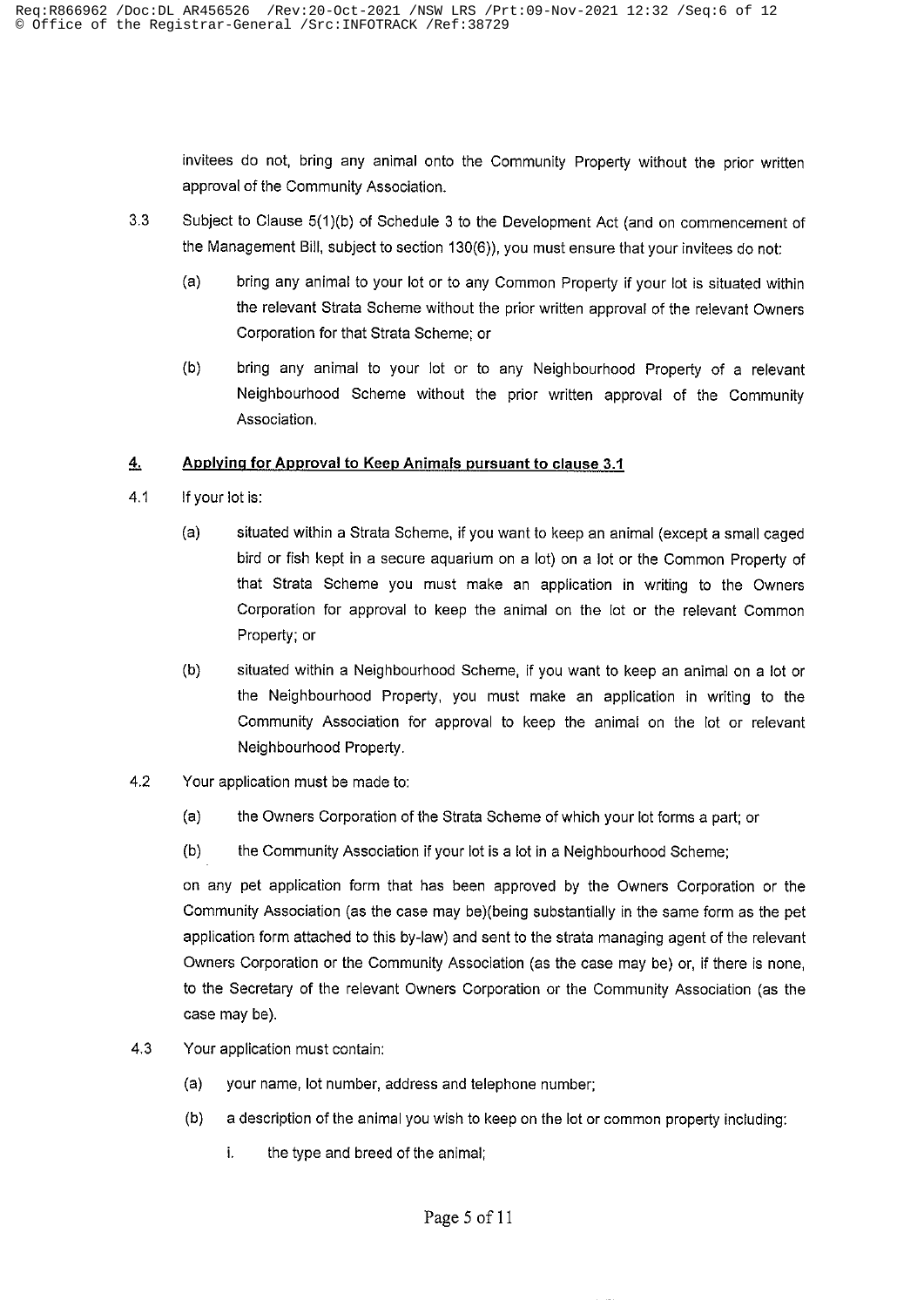- ii. the size of the animal including its current weight and height and its anticipated weight and height when fully grown;
- iii. the age of the animal;
- iv. (in the case of a cat or dog) details of the registration of the animal with the local council and of any microchipping of the animal;
- V. (in the case of a cat or dog) details of all immunisations of the animal;
- vi. a photograph of the animal;
- $(c)$ (in the case of an application by an occupier who is not an owner) the written consent of the owner of the lot to the application.
- $4.4$ The Owners Corporation or the Community Association (as the case may be) may request that you provide additional information to supplement the information included in your application.

#### $5.$ Deciding an Application for Approval to Keep Animals pursuant to clause 4.1

- $5.1$ The Owners Corporation may:
	- approve your application for approval to keep an animal on the lot or the Common  $(a)$ Property of the relevant Strata Scheme (with or without conditions); or
	- $(b)$ withhold its approval of the keeping of the animal on the lot or the or the Common Property of the relevant Strata Scheme, but it must not act unreasonably when doing SO.
- $5.2$ The Community Association may:
	- $(a)$ approve your application for approval to keep an animal on the lot in a Neighbourhood Scheme or the relevant Neighbourhood Property (with or without conditions); or
	- withhold its approval of the keeping of the animal on the on the lot in a Neighbourhood  $(b)$ Scheme or the relevant Neighbourhood Property, but it must not act unreasonably when doing so.
- 5.3 The Community Association must, within 21 days of receipt of an application for approval to keep an animal in a lot in a Neighbourhood Scheme or on Neighbourhood Property, refer the application to the relevant Neighbourhood Association and take into account any comments or objections made by any lot owner or resident of that Neighbourhood Association (or by any authorised person on behalf of such lot owner or resident) that are received by the Community Association within 21 days of the Community Association serving each lot owner or resident in that Neighbourhood Association with a copy of the relevant pet application form.
- 5.4 Without limiting clauses 5.1 or 5.2, it will be reasonable for:
	- $(i)$ an Owners Corporation; or
	- $(ii)$ the Community Association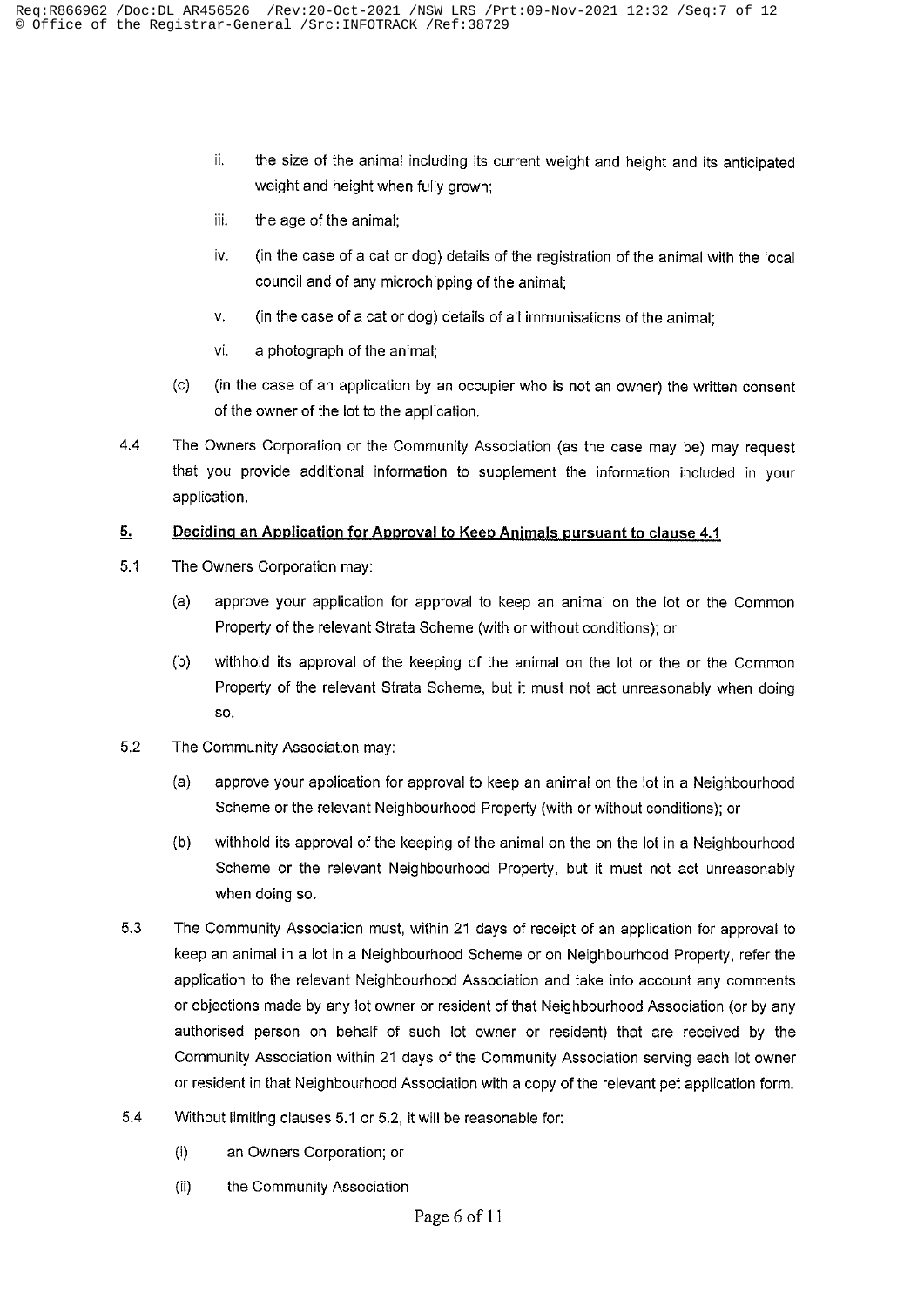(as the case may be)

to withhold its approval of the keeping of animal on:

- $(iii)$ the lot or the Common Property of the relevant Strata Scheme if the lot is situated within that Strata Scheme: or
- $(iv)$ the lot or Neighbourhood Property if that lot is situated within a Neighbourhood Scheme:

(as the case may be)

where:

- $(a)$ you are already keeping more than one animal that is a dog or a cat on the lot;
- your application is to keep more than one animal on the lot which is a dog or cat or if  $(b)$ approved would result in you doing so;
- $(c)$ your application is to keep a dangerous or menacing dog; or
- $(d)$ your application is to keep a dog or cat that has not been registered with the local council or microchipped or immunised.
- 5.5 The Owners Corporation (with respect to any approval granted pursuant to clause 5.1) may revoke any approval to keep an animal on the lot or the Common Property of the relevant Strata Scheme it issues under this by-law in the event that you breach this by-law but it must act reasonably when doing so.
- 5.6 The Community Association (with respect to any approval granted pursuant to clause 5.2) may revoke any approval to keep an animal on a lot in a Neighbourhood Scheme or the relevant Neighbourhood Property it issues under this by-law in the event that you breach this by-law but it must act reasonably when doing so.
- 5.7 Without limiting clauses 5.5 or 5.6, it will be reasonable for the Owners Corporation or the Community Association (as the case may be) to revoke an approval it issues under this bylaw if your animal:
	- $(a)$ causes a nuisance or hazard to the owner or occupier of another lot, or to any person lawfully using Subsidiary Body Property or Community Property; or
	- $(b)$ unreasonably interferes with the use or enjoyment of another lot or of the Community Property or of any Subsidiary Body Property (as the case may be) by any person,
- 5.8 Notwithstanding and despite the foregoing provisions:
	- $(a)$ if your animal causes a nuisance or hazard to an owner or occupier of a lot within the Community Parcel, or causes a nuisance or hazard to any person lawfully using Community Property or property within the Community Parcel; or
	- $(b)$ if your animal unreasonably interferes with use or enjoyment of another lot within the Community Parcel, or causes a nuisance or hazard to any person lawfully using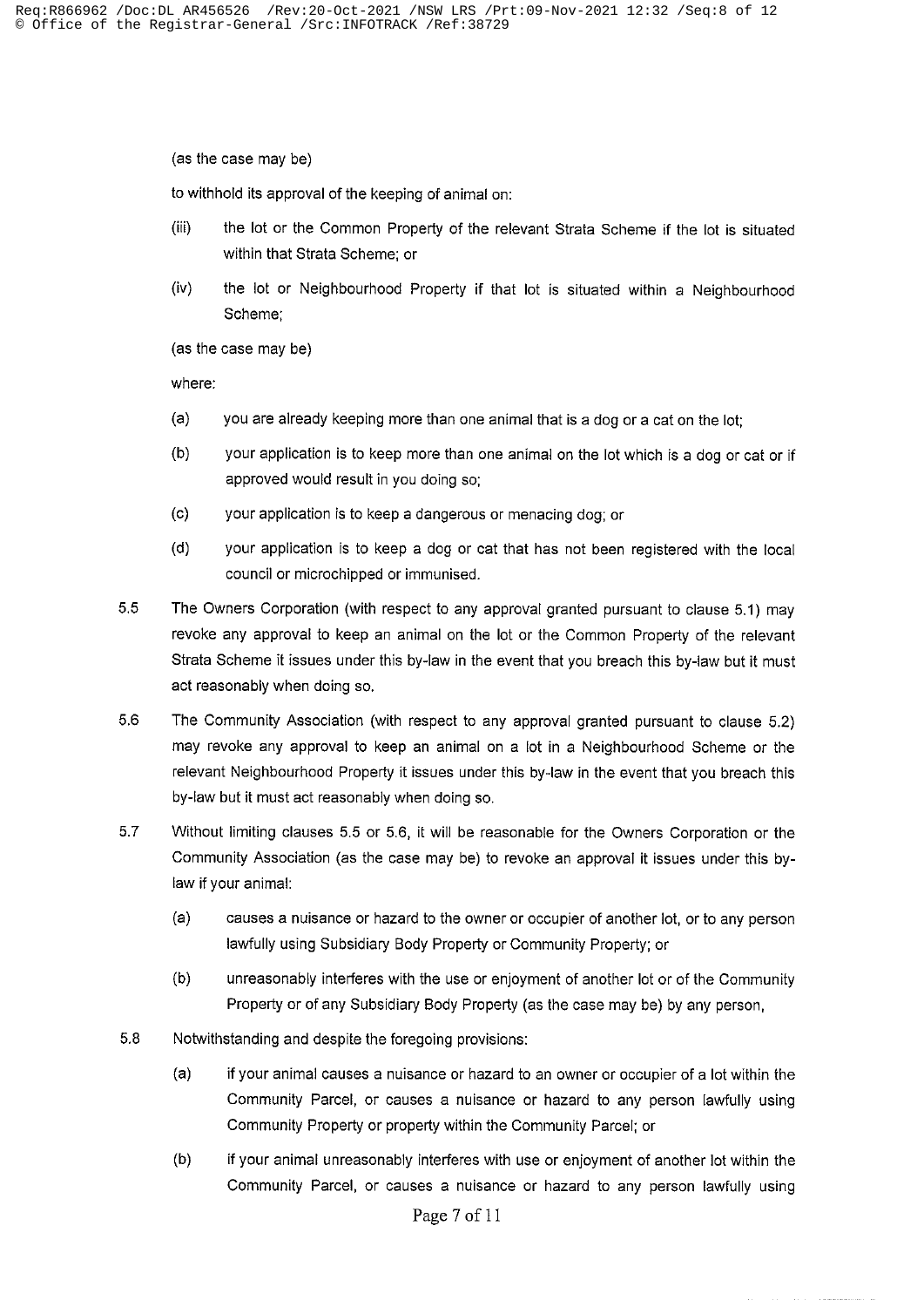Community Property or any other property within the Community Parcel outside the lot in the Subsidiary Scheme for which you have received the Subsidiary Body's approval to keep such animal;

 $(c)$ if you have otherwise not complied with the provisions of this by-law with respect to the keeping of your animal;

the Community Association may revoke your approval (if you are the owner or occupier of a lot in a Neighbourhood Scheme), or direct the relevant Owners Corporation to revoke your approval by serving a written notice on that Owners Corporation requiring it to do so, and your approval, if from the Community Association will be revoked within (7) days, and the Owners Corporation must revoke your approval within seven (7) days of receiving such notice from the Community Association to do so.

- 5.9 If your animal causes harm (physical or otherwise) to any person in the Community Parcel, the Community Association shall be entitled, despite any other provision of this by-law, to require you to immediately remove your animal from the Community Parcel.
- $5.10$ If you receive approval from an Owners Corporation to the keeping of any animal on your lot in a Strata Scheme, you must notify the Community Association in writing of the date of your approval, any conditions of approval and submit to the Community Association a copy of your pet application form that you submitted to the Owners Corporation for their approval, within seven (7) days of receiving such approval from the Owners Corporation to the keeping of your animal.
- 5.11 Any approval issued by the Owners Corporation or the Community Association (as the case may be) under this by-law relates to the animal(s) that is the subject of your application for approval and does not relate to, benefit or bind any other animal or any other owner or occupier including your successors.
- $5.12$ Any approval issued by the by an Owners Corporation or the Community Association (as the case may be) under this by-law will expire on the death of the animal to which the approval relates.

#### $6.$ **Rules for Keeping Animals**

If you keep or obtain the prior written approval of an Owners Corporation under clause 5.1, or the Community Association under clause 5.2, (as the case may be), to keep an animal on a lot, then you must:

- (notification) notify the Owners Corporation, or the Community Association, (as the case  $(a)$ may be), that gave you that prior written approval, that the animal is being kept on the lot and when the animal is no longer kept on the lot;
- $(b)$ (location of animal) keep the animal within your lot and ensure that the animal is not kept in and does not remain on Community Property other than for the purposes of entering or exiting your lot via that Community Property;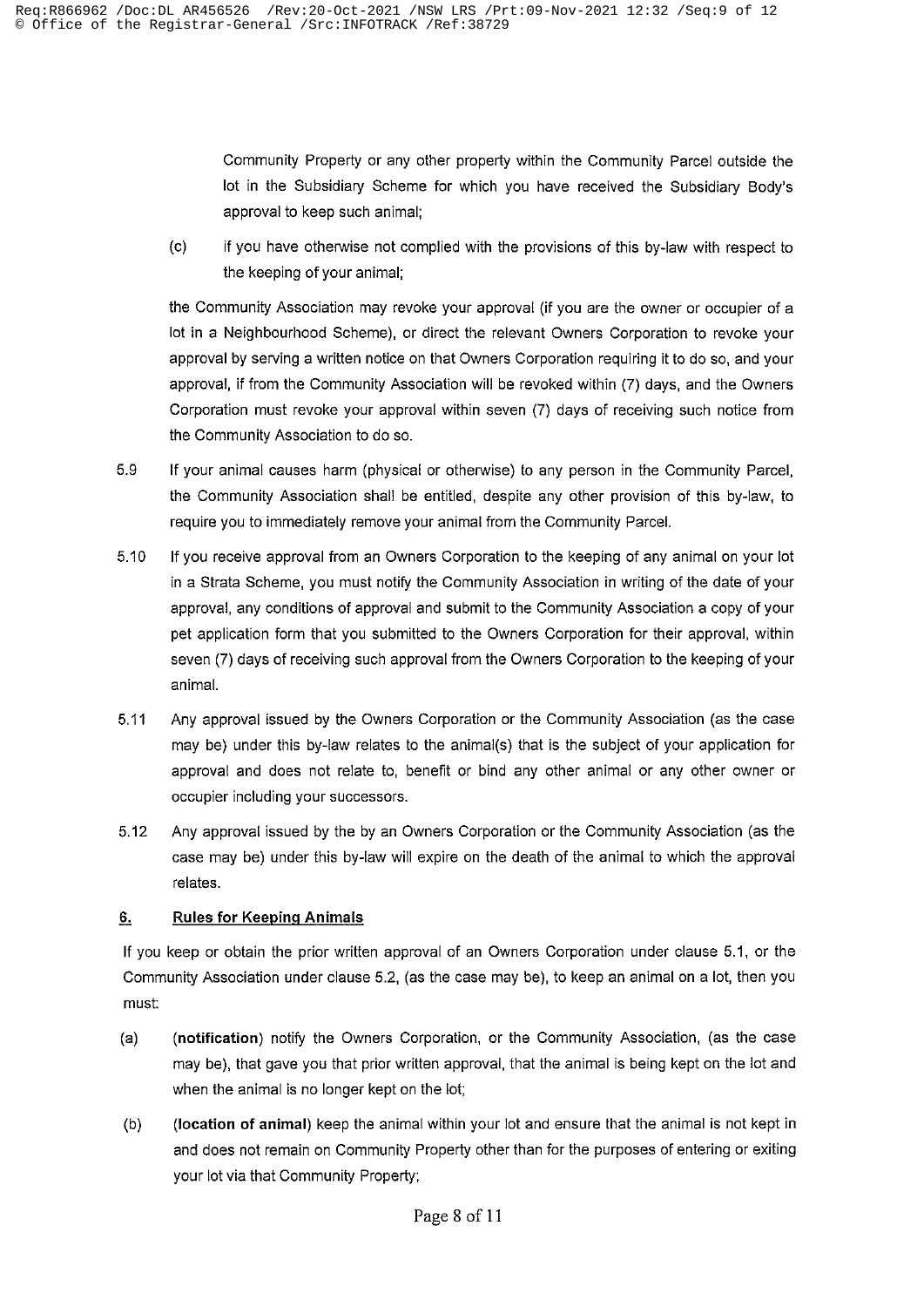- (animal on common property) carry the animal or ensure that the animal is adequately  $(c)$ tethered to a leash when it is on any Subsidiary Body Property or Community Property;
- $(d)$ (prohibition on tethering) not chain or tether the animal to any Subsidary Body Property or Community Property at any time;
- $(e)$ (prohibition on nuisance) ensure that the animal does not cause a nuisance or hazard to or disturb or interfere with the use or enjoyment of the owner or occupier of another lot or any person in the Community Parcel;
- (prevention of damage) ensure that the animal does not cause any damage to any lot or to  $(f)$ any Subsidiary Body Property or to any Community Property:
- (identification of animal) (in the case of a cat or dog) ensure the animal is appropriately  $(q)$ identified by a tag attached to a collar on the animal or by other appropriate means and that such identification includes the name of the animal, a telephone number for a contact person for the animal and the address of the lot in the Community Scheme in which the animal lives:
- (registration of animal) (in the case of a cat or dog) ensure the animal remains at all times  $(h)$ registered with the local council and microchipped and that its immunisations are kept current;
- $(i)$ (care of animal) ensure the animal is properly cared for and (in the case of a cat or dog) regularly groomed and treated for fleas, worms and other parasites;
- $(i)$ (cleaning) take such action as may be necessary to immediately clean all areas of the lot, the relevant Subsidiary Body Property or Community Property (as the case may be) that are soiled by the animal;
- (disposal of waste) place any faeces of the animal in a bag that is securely wrapped (so as  $(k)$ to prevent spills or odours) and placed in a garbage bin;
- $(1)$ (maintenance of animal enclosures) properly maintain and keep in a state of good and serviceable repair and, where necessary, renew or replace any enclosure or structure (such as an aquarium or cage) in which you keep the animal;
- (preventing spills) not spill water or allow water to leak from any aquarium in which any fish  $(m)$ are kept by you;
- $(n)$ (indemnity) indemnify:
	- $(i)$ the Subsidiary Body in which your lot is situated from and against any loss or damage (including costs and expenses) it incurs or suffers or any claims that are made against it arising out of or as a result of the keeping of the animal in your lot, anything done by the animal including any injury or damage caused by the animal or any breach of this by-law by you including any costs the Subsidiary Body incurs cleaning any area of Subsidiary Body Property that is soiled or made dirty by the animal or repairing any damage to the Subsidiary Body Property caused by the animal; and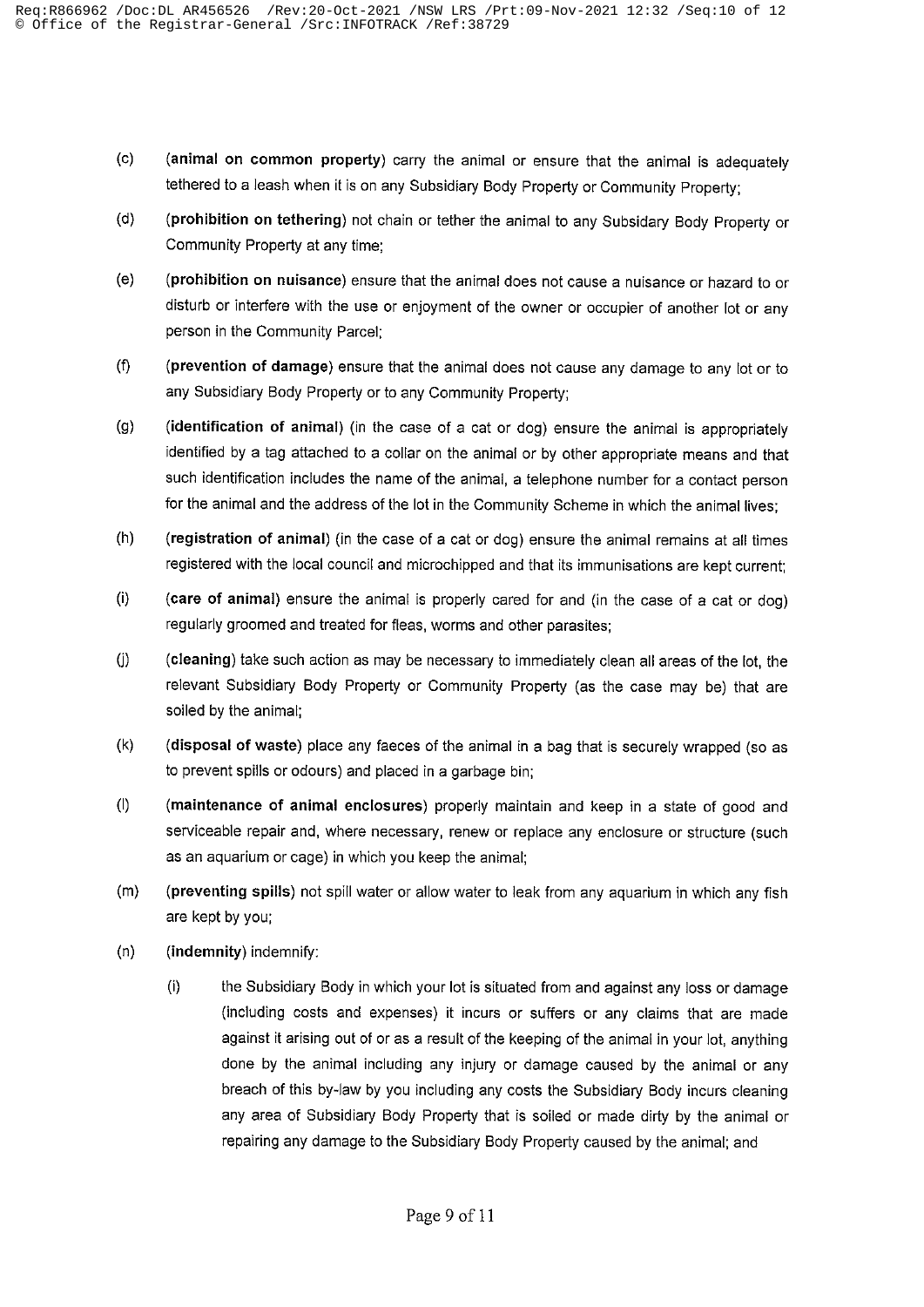- $(ii)$ the Community Association from and against from and against any loss or damage (including costs and expenses) it incurs or suffers or any claims that are made against it arising out of or as a result of the keeping of the animal in your lot, anything done by the animal including any injury or damage caused by the animal or any breach of this by-law by you including any costs the Community Association incurs cleaning any area of Community Property that is soiled or made dirty by the animal or repairing any damage to the Community Property caused by the animal:
- $(o)$ (payment) pay to:
	- $(i)$ the Subsidiary Body in which your lot is situated any reasonable amount that is due and payable under the indemnity provided by you under the sub-clause (n)(i) of this by-law when requested to by the Subsidiary Body (which amount the Subsidiary Body may recover from you as a debt); and
	- $(ii)$ the Community Association any reasonable amount that is due and payable under the indemnity provided by you under the sub-clause (n)(ii) of this by-law when requested to by the Community Association (which amount the Community Association may recover from you as a debt); and
- $(p)$ (compliance with approval conditions) comply with any conditions of approval issued by the Owners Corporation or the Community Association (as the case may be).

#### $\mathbf{7}$ **Assistance Animals**

If you keep an assistance animal on a lot you must, if required to do so by:

- $(a)$ the relevant Owners Corporation (if a lot in a strata scheme); or
- $(b)$ Neighbourhood Association or Community Association (if a lot in a Neighbourhood Scheme); (as the case may be),

provide evidence to the Subsidiary Body or the Community Association (as the case may be) demonstrating that the animal is an assistance animal as referred to in section 9 of the Disability Discrimination Act 1992 of the Commonwealth.

#### $8.$ Role of Executive Committee and Subsidiary Body Committees

The:

- (a) Executive Committee may make any decision for and on behalf of the Community Association under this by-law; and
- $(b)$ executive committee of any Subsidiary Body that is a Neighbourhood Association may make any decision for and on behalf of the Neighbourhood Association under this By-Law; and
- strata committee of a Subsidiary Body that is a Strata Scheme may make any decision for  $(c)$ and on behalf of the owners corporation under this by-law.